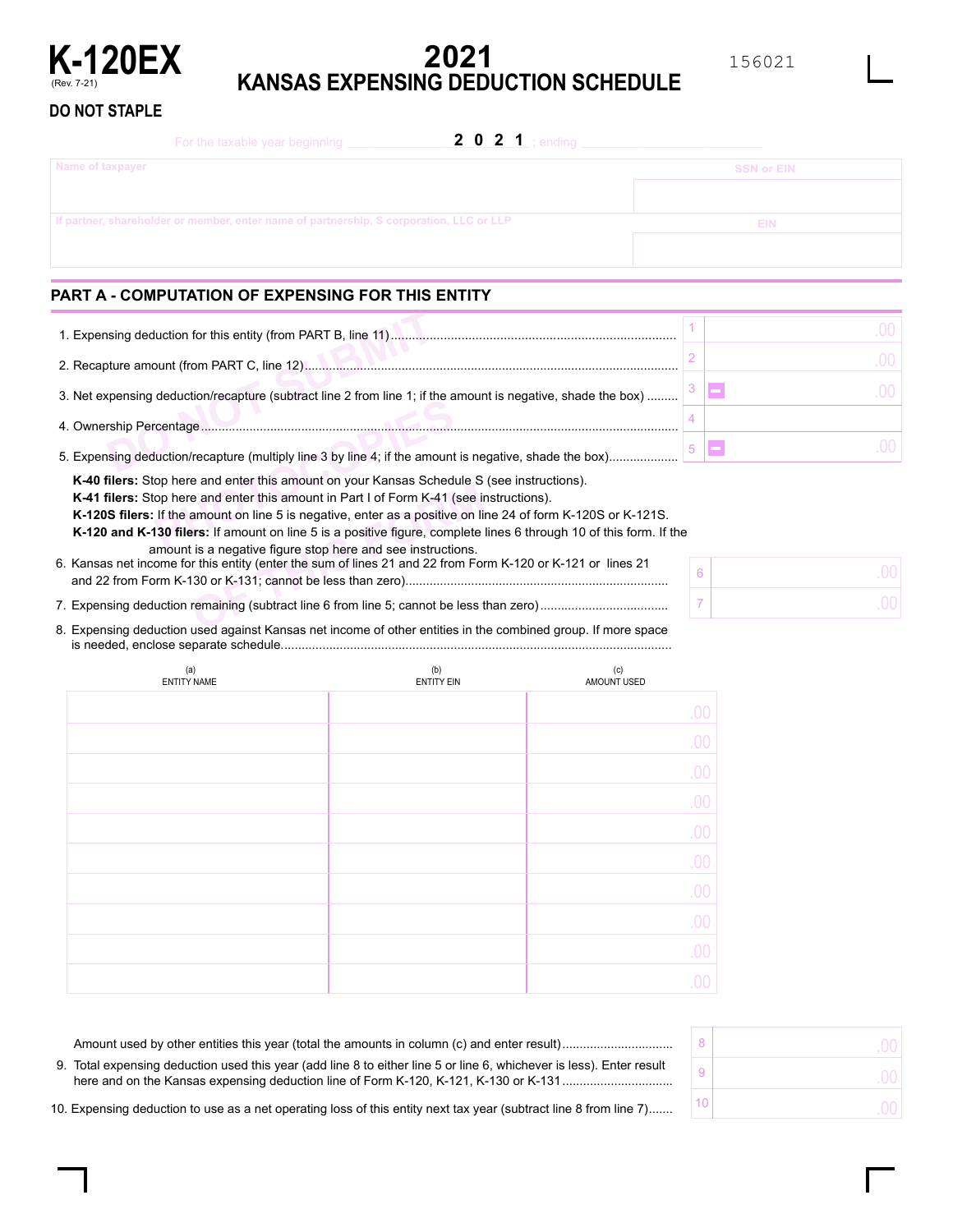# **PART B - COMPUTATION OF KANSAS EXPENSING**

| (a)<br>I.R.C. § 168<br>Recover<br>Period | (b)<br>Method | (c)<br>Factor | (d)<br><b>Basis for Depreciation</b> | (e)<br><b>Bonus Depreciation</b><br>and I.R.C. § 179 | (f)<br><b>Net Basis</b><br>(Subtract column e from column d) | (g)<br><b>Kansas Expensing</b><br>(Multiply column f by column c) |
|------------------------------------------|---------------|---------------|--------------------------------------|------------------------------------------------------|--------------------------------------------------------------|-------------------------------------------------------------------|
|                                          |               |               | .00                                  | .00                                                  | .00                                                          | 00.                                                               |
|                                          |               |               | .00                                  | .00                                                  | .00                                                          | 00.                                                               |
|                                          |               |               | .00                                  | .00                                                  | .00                                                          | 00.                                                               |
|                                          |               |               | .00                                  | .00                                                  | .00                                                          | 00.                                                               |
|                                          |               |               | .00                                  | .00                                                  | .00                                                          | 00.                                                               |
|                                          |               |               | .00                                  | .00                                                  | .00                                                          | 00.                                                               |
|                                          |               |               | .00                                  | .00                                                  | .00                                                          | 00.                                                               |
|                                          |               |               | .00                                  | .00                                                  | .00                                                          | 00.                                                               |
|                                          |               |               | .00                                  | .00                                                  | .00                                                          | 00.                                                               |
|                                          |               |               | .00                                  | .00                                                  | .00                                                          | 00.                                                               |
|                                          |               |               | .00                                  | .00                                                  | .00                                                          | 00.                                                               |
|                                          |               |               | .00                                  | .00                                                  | .00                                                          | 00.                                                               |
|                                          |               |               | .00                                  | .00                                                  | .00                                                          | 00.                                                               |
|                                          |               |               | .00                                  | .00                                                  | .00                                                          | 00.                                                               |
|                                          |               |               |                                      |                                                      |                                                              | 00.                                                               |

## **PART C - RECAPTURE OF EXPENSING DEDUCTIONS PREVIOUSLY CLAIMED**

| (a)<br>$I.R.C.$ § 168<br>Recover<br>Period | (b)<br>Year<br><b>Placed</b><br>in Service | (c)<br>Current<br>Year | (d)<br>Recapture<br>Factor<br>(Subtract<br>column b from<br>column c) | (e)<br>Years<br>Remaining<br>(Subtract<br>column d from<br>column a) | (f)<br><b>Percent of</b><br>Recapture<br>(Divide column e by<br>column a) | (g)<br>Kansas<br><b>Expensing</b><br>Previously<br><b>Allowed</b> | (h)<br>Recapture<br>Amount<br>(Multiply column g<br>by column f) |
|--------------------------------------------|--------------------------------------------|------------------------|-----------------------------------------------------------------------|----------------------------------------------------------------------|---------------------------------------------------------------------------|-------------------------------------------------------------------|------------------------------------------------------------------|
|                                            |                                            |                        |                                                                       |                                                                      |                                                                           | .00                                                               | .00                                                              |
|                                            |                                            |                        |                                                                       |                                                                      |                                                                           | .00                                                               | .00                                                              |
|                                            |                                            |                        |                                                                       |                                                                      |                                                                           | .00                                                               | .00.                                                             |
|                                            |                                            |                        |                                                                       |                                                                      |                                                                           | .00                                                               | .00                                                              |
|                                            |                                            |                        |                                                                       |                                                                      |                                                                           | .00                                                               | .00                                                              |
|                                            |                                            |                        |                                                                       |                                                                      |                                                                           |                                                                   | .00                                                              |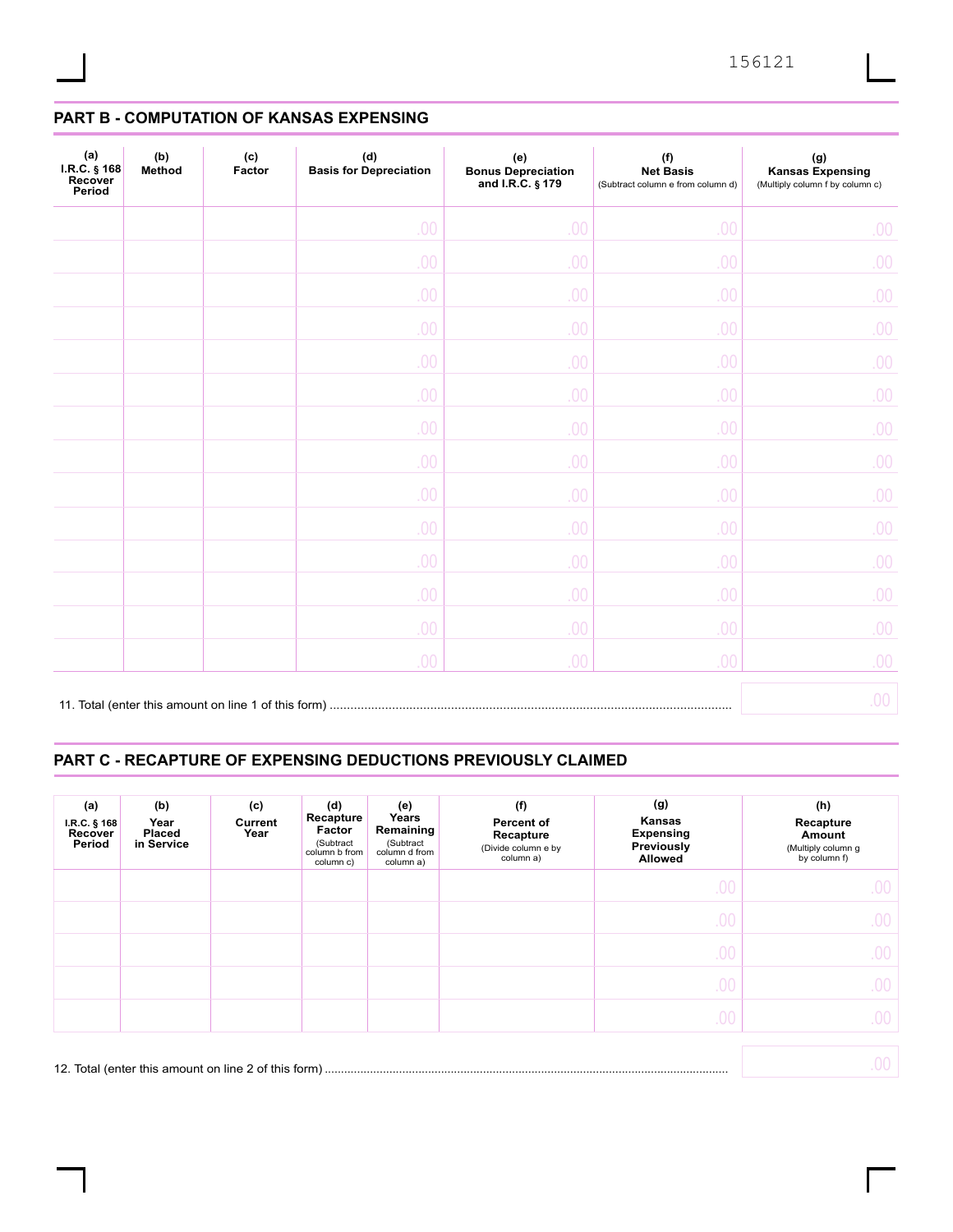## **GENERAL INFORMATION**

The expensing deduction under K.S.A. 79-32,143a is available to income tax filers for taxable years commencing after December 31, 2011 and privilege tax filers for tax years commencing after December 31, 2013 (For tax years commencing after December 31, 2012, the deduction was limited to C corporations.) The deduction is available again for all income tax filers for tax years commencing after December 31, 2020. The deduction must be made by the due date of the original return, including any extension of time to file, and may be made only for the taxable year in which the eligible property is placed in service in Kansas.

An election for expensing is made by filing your Corporation Income Tax (K-120), Privilege Tax (K-130) or Individual Income Tax (K-40) return with Schedule K-120EX. If filing a paper return, enclose federal Form(s) 4562 with each K-120EX and any additional schedule necessary to enable Kansas Department of Revenue to reconcile Form 4562 amounts to the expensing claimed on your K-120EX.

**QUALIFIED PROPERTY.** You may elect to take an expensing deduction from Kansas net income apportioned or allocated to this state for the cost of the following property placed in service in this state during the taxable year: 1) Tangible property eligible for depreciation under the modified accelerated cost recover system in section 168 of the IRC (Internal Revenue Code), as amended, but not including residential rental property, nonresidential real property, any railroad grading or tunnel bore or any other property with an applicable recover period in excess of 25 years as defined under section 168(c) or (g) of the IRC, as amended; and, 2) Computer software as defined in section 197(e)(3) (B) of the IRC, as amended, and as described in section 197(e)(3)(A)(i) of the IRC, as amended, to which section 167 of the IRC, as amended, applies.

**SITUS OF PROPERTY.** The situs will be the physical location of such property located in Kansas. If the property is mobile, the situs will be the physical location of the business operations from which the property is used or based. Software shall be apportioned to Kansas based on the fraction, the numerator of which is the number of taxpayer's users located in Kansas of licenses for such computer software used in the active conduct of the taxpayer's business operations, and the denominator of which is the total number of the taxpayer's users of the licenses for such computer software used in the active conduct of the taxpayer's business operations everywhere.

**UNITARY OPERATION.** If you are a corporate or privilege taxpayer filing a combined return, you may elect to apply the expense deduction against the Kansas income of any member of the combined group. This option is only available for the expense deduction, not for any subsequent net operating loss caused by the expense deduction. Each entity within the combined group that made a qualifying investment must complete a Schedule K-120EX and enclose it with the return when filed.

**TAX CREDITS AND THE EXPENSING DEDUCTION.** If claiming an expensing deduction on an investment, you may not use that investment in the following tax credits, accelerated depreciation, or deductions: K-35, Historic Preservation; K-38, Swine Facility Improvement; K-53, Research and Development; K-59, High Performance Incentive Program; K-62, Alternative-Fuel Tax; K-73, Petroleum Refinery; K-77, Qualifying Pipeline; K-78, Nitrogen Fertilizer Plant; K-79, Biomass-to-Energy Plant; K-80, Integrated Coal Gasification Power Plant; K-81, Environmental Compliance; K-82, Storage and Blending Equipment; and K-83, Electric Cogeneration Facility.

**EXPENSING DEDUCTION EXCEEDING KANSAS NET INCOME.** If the expensing deduction exceeds net income apportioned or allocated to this state, such excess will be treated as a Kansas net operating loss by the entity that made the original investment.

**COMPUTATION OF KANSAS EXPENSING AFTER THE ELECTION.** For taxable years beginning after December 31, 2020, the amount of expensing deduction for such cost shall equal the difference between the depreciable cost of such property for federal income tax purposes and the sum of the amount of bonus depreciation claimed under I.R.C. § 168(k) and depreciation claimed under I.R.C. § 179, That amount will be multiplied by the applicable factor, determined by using, the table provided in K.S.A. 79-32,143a(f), based on the method of depreciation selected pursuant to section  $168(b)(1)$ , (2), or (3) or (g) of the IRC, as amended, and the applicable recover period for such property as defined under section 168(c) or (g) of the IRC, as amended.

*EXAMPLE: A taxpayer using the 200% declining balance method with a recover period of 5 years and the basis for depreciation is \$10,000. The taxpayer has no bonus depreciation to subtract out so the net basis is \$10,000. Refer to the table on the next page. At the column headed I.R.C. § 168 Recover Period (year), go down to 5 years and use .116 under the 200DB column to multiply by the net basis of \$10,000. The expensing deduction for this item is \$1,160 to use as a subtraction from Kansas income. For corporate purposes this is subtracted from income after apportionment on line 18 of Form K-120 or K-121.*

**EXPENSING DEDUCTION RECAPTURE.** If the property was sold, disposed of, or moved out of Kansas within the recover period (5 years in the above example), the expensing deduction previously determined shall be subject to recapture and treated as Kansas taxable income allocated to Kansas. The amount of recapture is the Kansas expensing deduction previously determined multiplied by a fraction, the numerator of which is the number of years remaining in the recover period for such property as defined under Section 168(c) or (g) of the IRC, after such property is sold or removed from the state including the year of disposition and the denominator is the total number of years in the total recover period.

*EXAMPLE: In the example above, assume the taxpayer purchased property and claimed the expensing deduction on the 2019 return. In the year ending 2021 return, the taxpayer sold the property. The expensing deduction previously determined was \$1,160. The original recover period was five years. They sold the property in 2021 so there are three years remaining in the recover period. Three years remaining divided by five years total recovery equals 60%. 60% multiplied by \$1,160 equals \$696 which is to be added back to Kansas on K-120EX, PART A, line 2. If the recover period has expired, there is no recapture.*

## **SPECIFIC LINE INSTRUCTIONS**

Enter the applicable information (Name of taxpayer and SSN or EIN) at the top of Schedule K-120EX. Pass-through entities with shareholders or partners will complete both lines of Name of taxpayer (shareholder's name on the top line and pass-through entity's name on the second line).

**C corporation (regular corporation) and financial institutions:** Complete PART A after completing PART B and/or PART C, as applicable.

**Pass-through entity (an entity not taxed on their income partnership/subchapter S corporation—but passes their income to another entity that has a tax levied against it):** If you have passthrough income and received an expensing deduction from a partnership or S corporation that has a recapture of the expensing previously claimed, complete PART C and lines 2 through 5 of PART A. The passthrough entity should supply the shareholders or partners with the passthrough entity's K-120EX.

### **PART A – COMPUTATION OF EXPENSING FOR THIS ENTITY**

- **LINE 1** Enter the total Kansas expensing from PART B, line 11.
- **LINE 2** Enter the recapture amount from PART C, line 12.
- **LINE 3** Subtract line 2 from line 1 and enter the result.
- **LINE 4** Partners, shareholders or members: Enter the percentage that represents your proportionate share in the partnership, S corporation, LLC or LLP. All other taxpayers: Enter 100%.